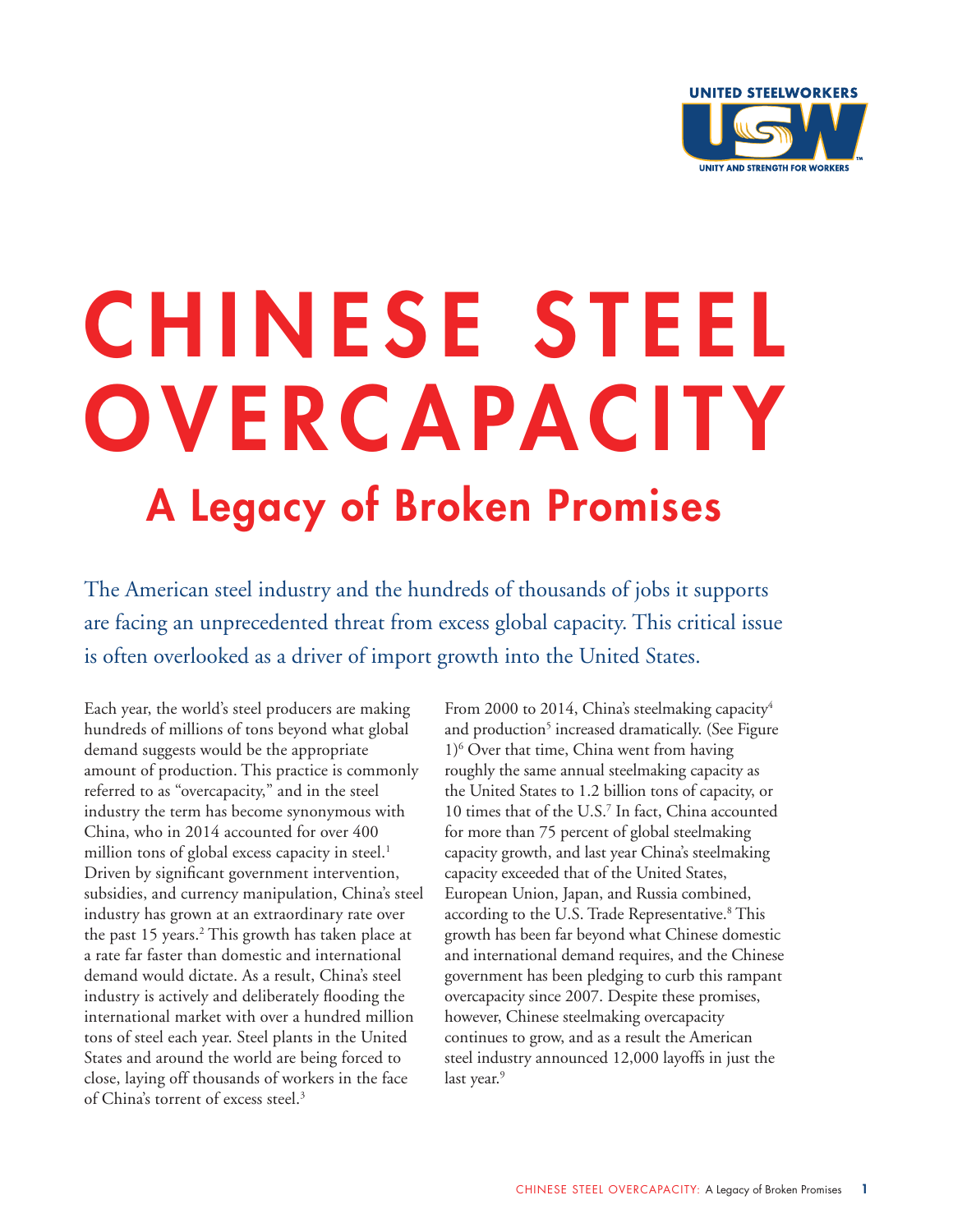

Figure 1. Chinese Steelmaking Capacity and Production, 2001-2014

Source: German Steel Federation and World Steel Association. See: Note 6

### Broken Promise #1: The Steel Industry Revitalization Plan, 2009

In 2009, the Chinese government released its Steel Industry Revitalization Plan (SIRP) with the goal of modernizing steel production and eliminating excess capacity. This plan pledged to cut Chinese steel output in 2009 to 460 million tons, down from 521 million tons in 2008.<sup>10</sup> From that lower baseline, production would slowly rise to 500 million tons in 2011.<sup>11</sup> Instead of that promised reduction, Chinese steel production in 2009 increased to 577 million, and in 2011 surpassed 700 million tons.12 (See Figure 2)13

The 2009 SIRP and the actual behavior of the Chinese government and steel industry is a pattern that continues to be repeated. Promises are made that purport to bring the Chinese industry into line with global market trends, then those promises are immediately broken and the massive overcapacity increases and overproduction continues unabated.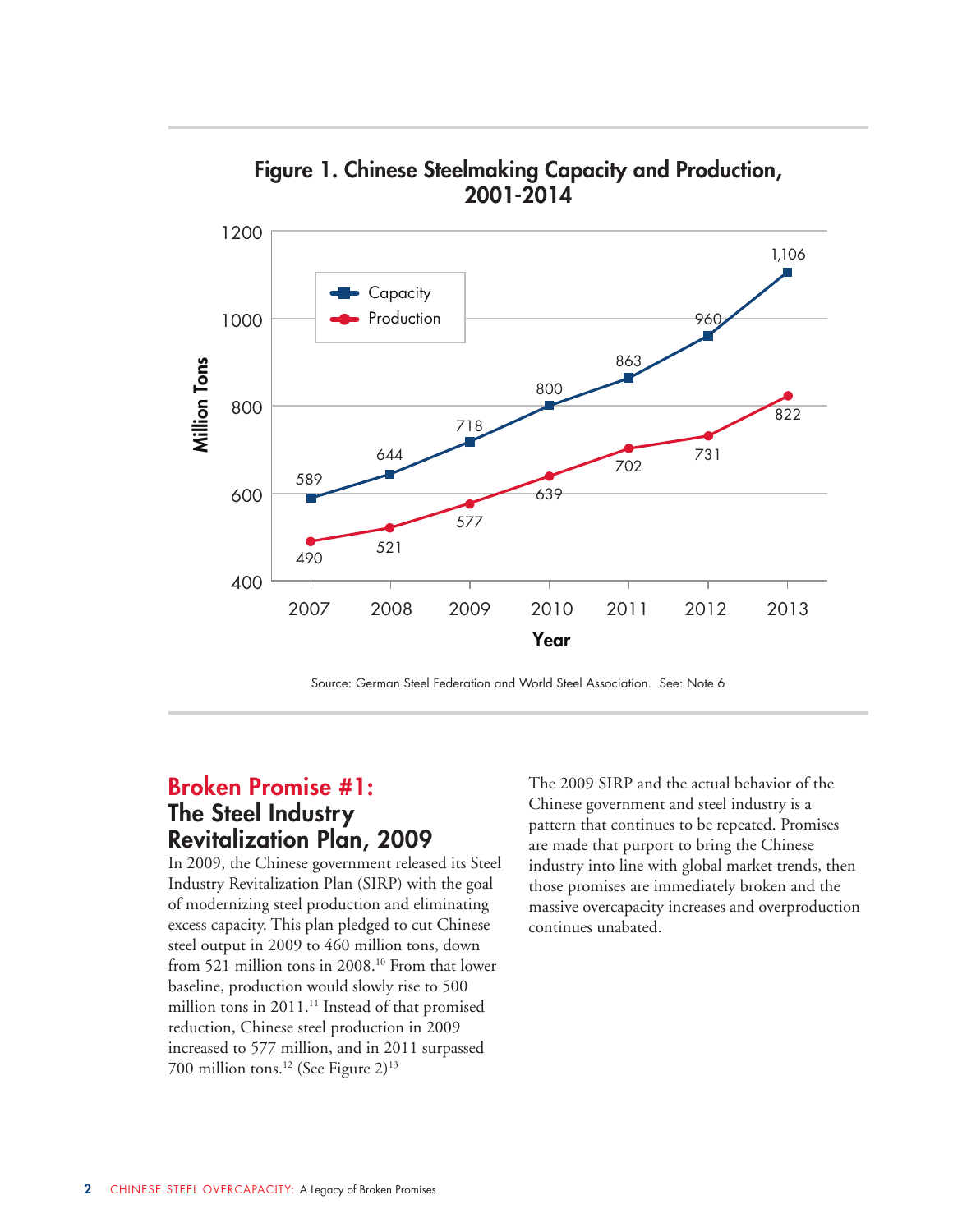

Figure 2. Actual vs. Promised Chinese Steel Production Under SIRP, 2008-2011

Source: : Congressional Research Service and World Steel Association. See Note 13.

#### Broken Promise #2: The State Council Circular, 2010

Even as China was in the midst of breaking the promises on production made in the 2009 SIRP, it was making more promises with regard to capacity. In 2010, China's State Council issued a circular in which it laid out plans to halt approval for any new capacity expansion projects in the steel sector.<sup>14</sup> At the time, China's existing capacity was approximately 800 million tons.15 By 2011, despite this plan to prevent the development of any more steelmaking capacity, an additional 60 million tons per year of capacity had been brought online.16

#### Broken Promise #3: The 12<sup>th</sup> Five Year Plan, 2011

A year after the State Council Circular laid out its plan to halt approval of new capacity, and the 60 million tons of new capacity that nevertheless followed, the Chinese government released the 12th Five Year Plan.<sup>17</sup> The 2011 Plan, which laid out a roadmap of priorities for the Chinese Communist Party over the next five years, identified the need to suppress and channel off excess capacity in the steel and other sectors. Despite this call for reducing steelmaking capacity, another additional 96 million tons of capacity had been brought online by 2012.<sup>18</sup>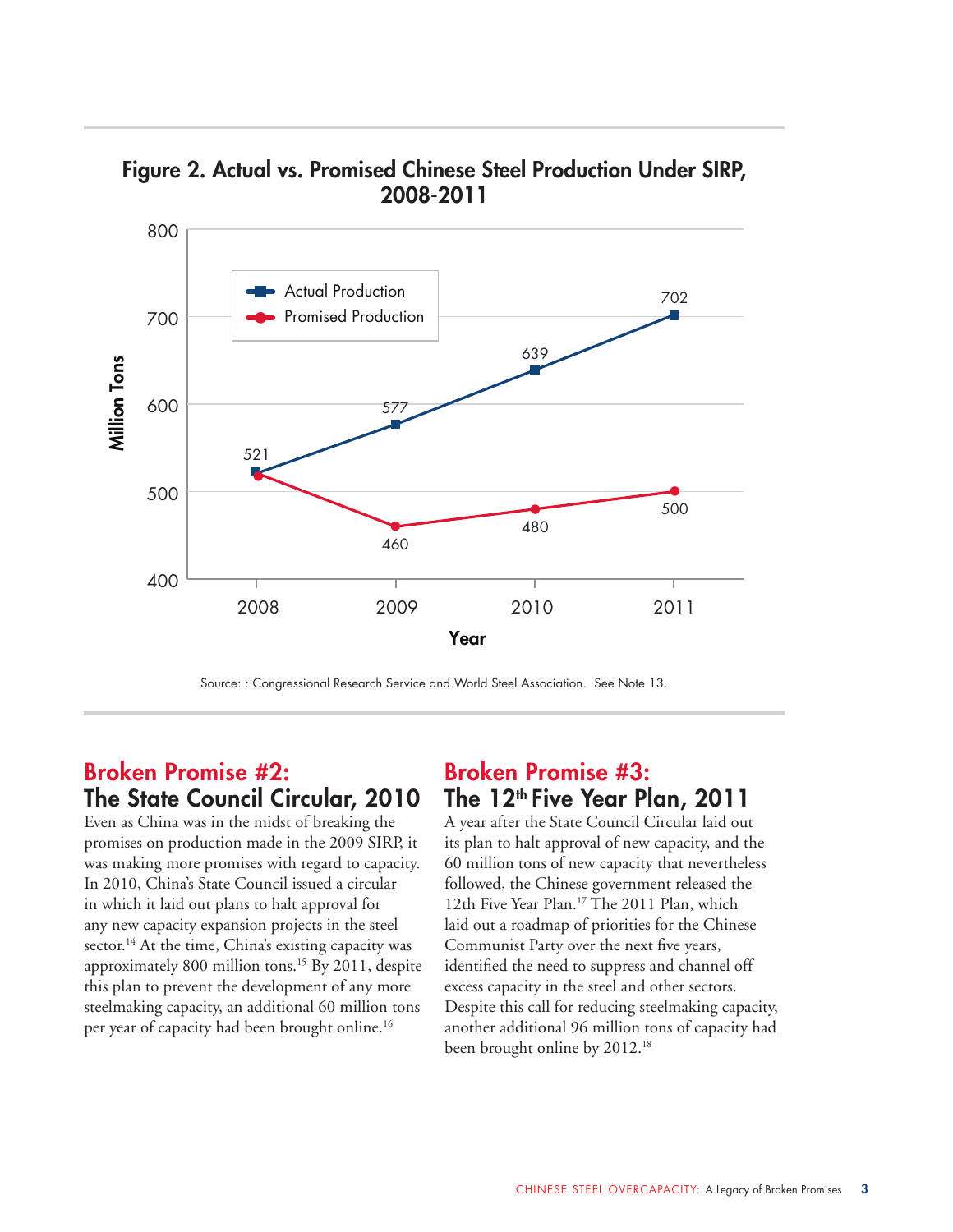

Figure 3. Chinese Steelmaking Capacity and Selected Government Actions, 2008-2014

Source: German Steel Federation and World Steel Association. See: Note 6

### Broken Promise #4: State Council Guidance on Excess Capacity, October, 2013

In October 2013, Beijing once again identified overcapacity in steel as a serious problem and issued new guidance to curb the excess capacity of steel and four other sectors.<sup>19</sup> This guidance instructed the steel industry to effectively absorb the already-existing excess steel by both boosting domestic demand and increasing exports. Despite this call to employ the existing overcapacity, yet another additional 70 million tons of capacity had been brought online by 2014.<sup>20</sup>

# The Next Promises To Be Broken:

#### The Strategic and Economic Dialogue, 2014; and the Joint Commission on Commerce and Trade, 2015

The Sixth Meeting of the U.S.-China Strategic and Economic Dialogue (S&ED) took place in 2014 amidst China's capacity additions. In this negotiation, excess production was identified as a key to fostering an economy in which resource allocation is market-driven. China once again pledged to establish "mechanisms that strictly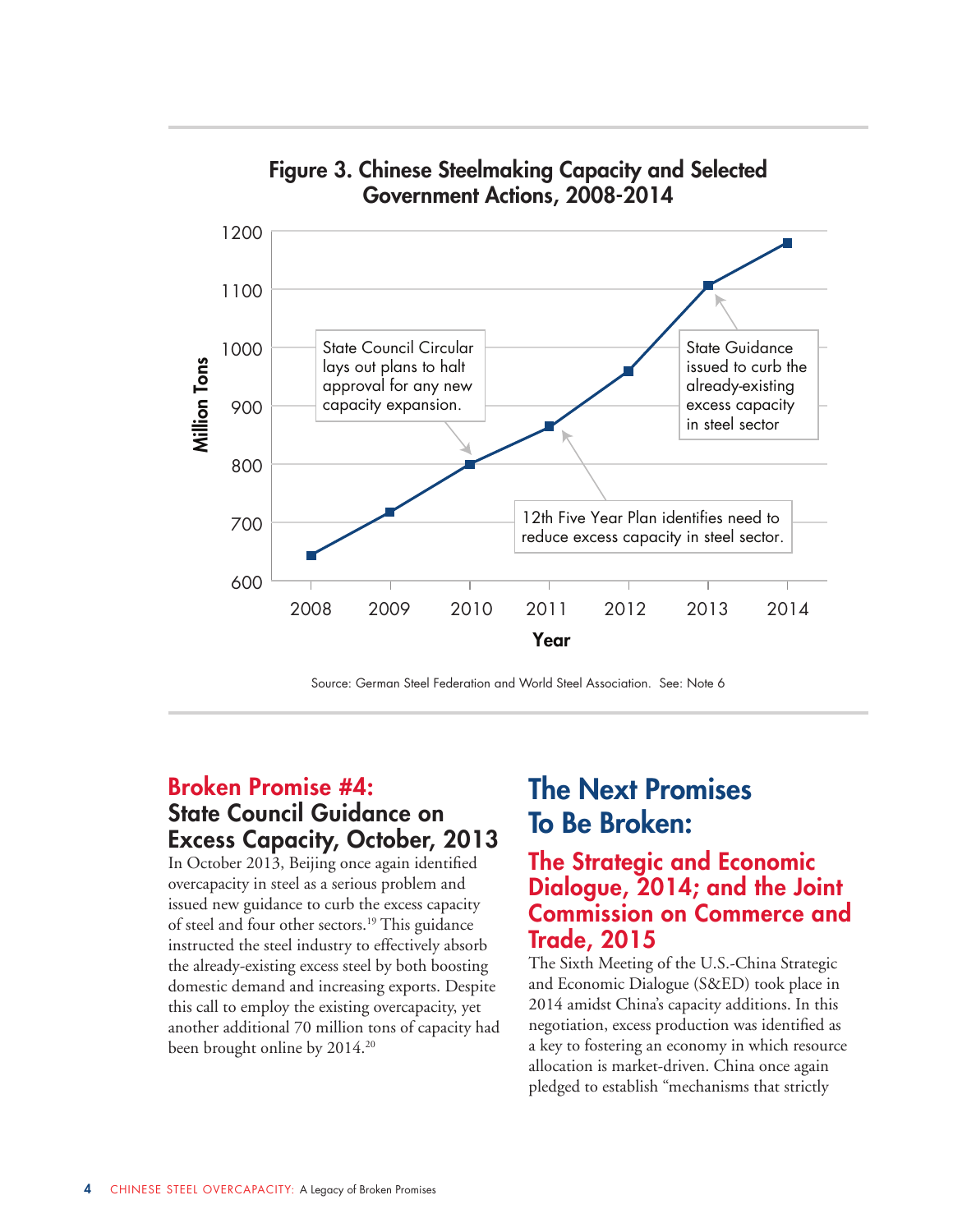prevent the expansion of crude steelmaking capacity and that are designed to achieve, over the next five years, major progress in addressing excess production capacity in the steel sector.<sup>21</sup> One year later, at the 26th meeting of the U.S.-China Joint Commission on Commerce and Trade, U.S. and Chinese authorities announced that discussions would be held the following year to review what progress has been made in addressing steel overcapacity since the 2014 S&ED agreements.<sup>22</sup>

As U.S. negotiators prepare for those discussions this spring, they must consider the Chinese government's legacy of repeated broken promises and false statements regarding overcapacity.

## The Current Situation

As discussed above, Beijing has been issuing plans, writing memoranda and guidance, and making promises in bilateral negotiations to address its overcapacity in the steelmaking sector. Despite these promises, Chinse overcapacity continues to increase. The American Iron and Steel Institute found in 2014 that global steel production overcapacity was more than 700 million tons.23 The majority of that amount  $-425$  million tons  $$ is specifically Chinese overcapacity.<sup>24</sup>

In assessing the state of both the American and the global steel industries, it is important to understand that production and capacity are linked, and that massive overcapacity of the sort that exists today drives overproduction, which in turn unfairly and artificially puts pressure on both American and other foreign steel companies, with increasingly disastrous results. The American steel industry is one of the most efficient in the world, often producing a ton of finished steel in under one man-hour.25 But even with this world-class performance, plants are closing in the United States as a direct result of this overcapacity and the overproduction that comes with it, at the cost of thousands of American steelmaking jobs.<sup>26</sup>

China's motives in pursuing this buildup of overcapacity are clear and obvious. Chinese officials have long admitted that the nation is not especially well-suited to steel production. In fact, in 2009, the Chinese Academy of Sciences reported that China lacks the natural resources and environmental capacity to be the world's steel supplier.<sup>27</sup> Despite this, China continues to overbuild its steel industry as a result of a state-run economy that has long considered steel a "strategic industry" and fostered industrial policies designed to help the industry grow – whether the resources, environmental capacity, and market conditions supported growth or not.<sup>28</sup>

Additionally, China's overcapacity was built and continues to be built with an eye toward social stability rather than long-term market viability.<sup>29</sup> Steel mill jobs and the economic stability they provide to communities have been and continue to be a driving force in keeping unneeded Chinese production online. When the 2008 global recession caused global demand for steel to slow, rather than cutting back on steel production like it promised to in the 2009 SIRP, Beijing poured state capital into the steel industry in hopes of preserving industry employment and, therefore, social stability. This stability is extremely fragile. Citing fears of instability and a convoluted provincial system of small- and medium-sized steel producers, Beijing has fostered the growth of overcapacity in the Chinese steel sector.<sup>30</sup>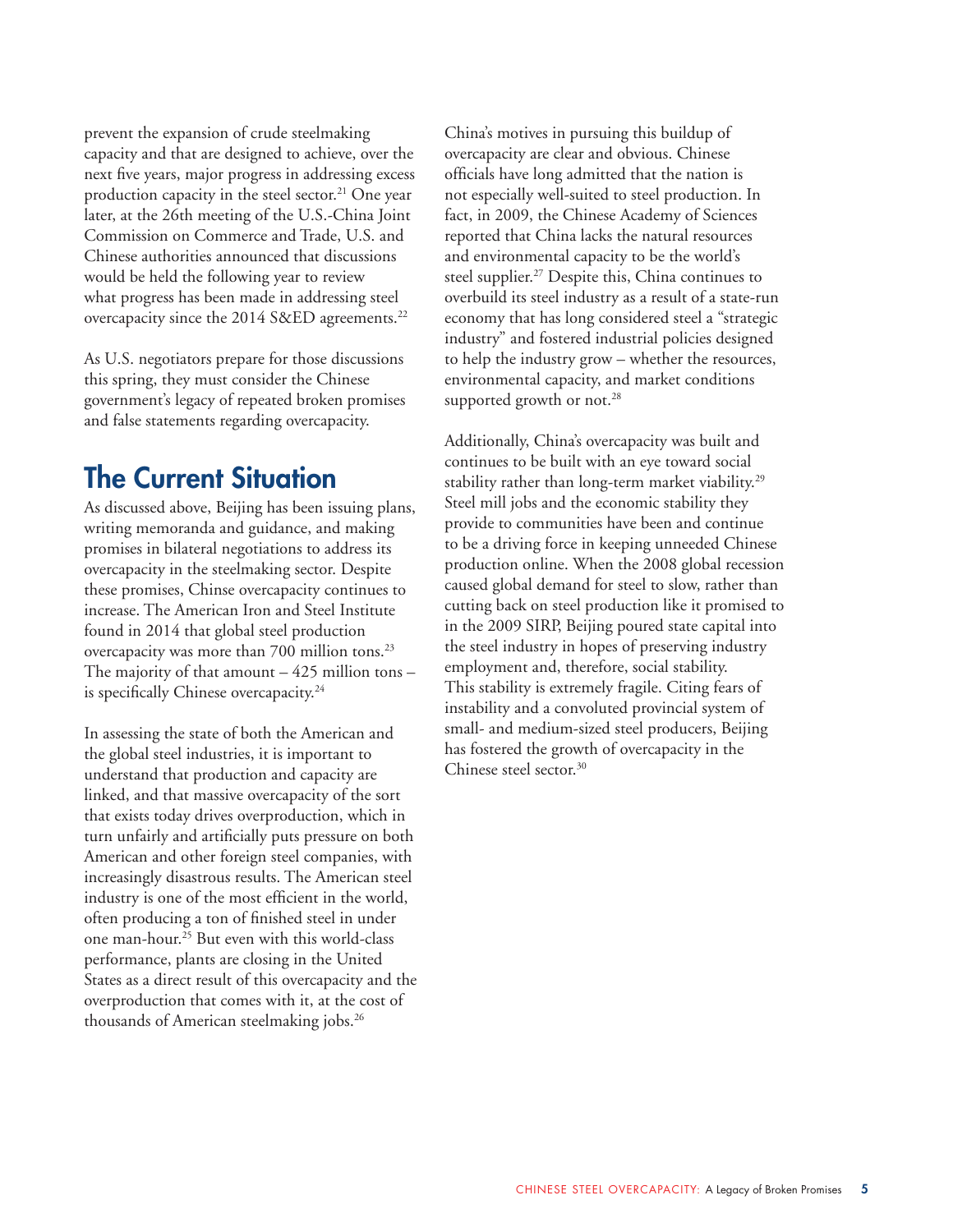## Moving Forward

Even before this year's discussions on the commitments made during the 2014 S&ED commence, China has continued making promises with regard to steel overcapacity. In 2015, China's Ministry of Industry and Information Technology announced a new effort to cut capacity and consolidate its steel industry over the next two years.31 And in February the Chinese Communist Party's State Council – the same governing body that "promised" in 2010 to halt approval for any new capacity expansion – announced it would eliminate between 100 million and 150 million tons of annual crude steel capacity by 2020.32

This relatively small step might help improve the situation in which the American and global steel industry finds itself, drowning under a flood of Chinese steel exports driven by overcapacity. However, after almost a decade of inaction, China's latest promises –even if enacted – would continue to saddle American workers with a staggering 300 million tons of Chinese overcapacity. Unfortunately, if one thing has been made clear from China's years and years of broken promises and obvious falsehoods regarding overcapacity, the international community simply can no longer trust China to actually address this problem.

The Chinese government views this overcapacity as a strategic interest and a driver of domestic social stability. It simply will not give up this advantage on its own, no matter how often it makes and breaks promises to do so.

If China will not act on its own, America must. It is incumbent on the U.S. government to address the problem, if the American steel industry – which is every bit as vital to America's economy as it is to China's – is to survive. It is time for comprehensive action.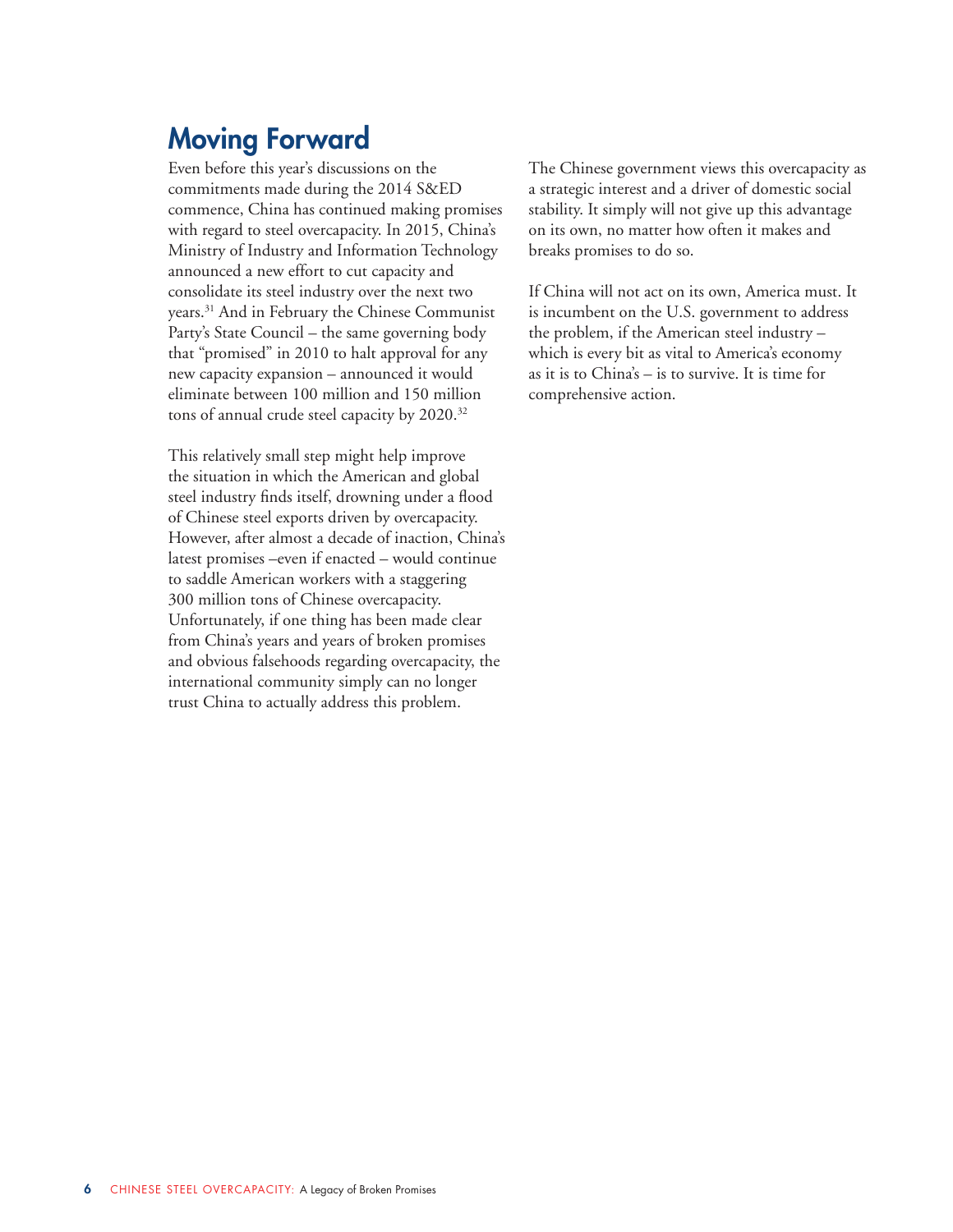## **Endnotes**

- Ferriola, John. Statement to the U.S.-China Economic and Security Review Commission. *China's Shifting Economic Realities and Implications for the United States, Hearing, (February 24, 2016).* [http://www.uscc.gov/sites/default/](http://www.uscc.gov/sites/default/files/Panel%203_Ferriola%20statement_022416.pdf) [files/Panel%203\\_Ferriola%20statement\\_022416.pdf](http://www.uscc.gov/sites/default/files/Panel%203_Ferriola%20statement_022416.pdf)
- 2 Alan H. Price, Timothy C. Brightbill, Christopher B. Weld, Tessa V. Capeloto, *The Reform Myth: How China is Using State Power to Create the World's Dominant Steel Industry, Prepared by Wiley Rein, LLP for the American Iron and Steel Institute and the Steel Manufacturers Association, (October, 2010).* [https://www.steel.org/~/media/Files/AISI/](https://www.steel.org/~/media/Files/AISI/General%20Docs/reform%20myth.pdf) [General%20Docs/reform%20myth.pdf](https://www.steel.org/~/media/Files/AISI/General%20Docs/reform%20myth.pdf)
- Stewart, Terrance P. Statement to the U.S.-China Economic and Security Review Commission. *China's Shifting Economic Realities and Implications for the United States, Hearing, (February 24, 2016).* [http://www.](http://www.uscc.gov/sites/default/files/Panel%203_Stewart%20statement_022416.pdf) [uscc.gov/sites/default/files/Panel%203\\_Stewart%20](http://www.uscc.gov/sites/default/files/Panel%203_Stewart%20statement_022416.pdf) [statement\\_022416.pdf](http://www.uscc.gov/sites/default/files/Panel%203_Stewart%20statement_022416.pdf)
- 4 German Steel Federation, *Statistische Jahrbuch der Stahlindustrie (2014).*
- 5 World Steel Association, *Crude Steel Production, 1980- 2014, Annual Data.* [https://www.worldsteel.org/dms/](https://www.worldsteel.org/dms/internetDocumentList/statistics-archive/production-archive/steel-archive/steel-annually/steel-annually-1980-2014/document/steel%20annually%201980-2014.pdf) [internetDocumentList/statistics-archive/production-archive/](https://www.worldsteel.org/dms/internetDocumentList/statistics-archive/production-archive/steel-archive/steel-annually/steel-annually-1980-2014/document/steel%20annually%201980-2014.pdf) [steel-archive/steel-annually/steel-annually-1980-2014/](https://www.worldsteel.org/dms/internetDocumentList/statistics-archive/production-archive/steel-archive/steel-annually/steel-annually-1980-2014/document/steel%20annually%201980-2014.pdf) [document/steel%20annually%201980-2014.pdf](https://www.worldsteel.org/dms/internetDocumentList/statistics-archive/production-archive/steel-archive/steel-annually/steel-annually-1980-2014/document/steel%20annually%201980-2014.pdf)
- 6 Data for Figure 1 are derived from German Steel Federation, *supra note 4 (capacity), and World Steel Association, supra note 5 (production).*
- 7 Ferriola, John, *supra note 1.*
- 8 U.S. Trade Representative, *2015 Report to Congress on China's WTO Compliance, (December, 2015).* [https://ustr.](https://ustr.gov/sites/default/files/2015-Report-to-Congress-China-WTO-Compliance.pdf) [gov/sites/default/files/2015-Report-to-Congress-China-](https://ustr.gov/sites/default/files/2015-Report-to-Congress-China-WTO-Compliance.pdf)[WTO-Compliance.pdf](https://ustr.gov/sites/default/files/2015-Report-to-Congress-China-WTO-Compliance.pdf)
- 9 Gibson, Thomas, *American Iron and Steel Institute to the U.S. Environmental Protection Agency, Re: Federal Plan Requirements for Greenhouse Gas Emissions from Electric Utility Generating Units Constructed on or Before January 8, 2014; Model Trading Rules; Amendments to Framework Regulations, Proposed Rules, Docket ID No. EPA-HQ-OAR-2015-0199, 80 Fed. Reg. 64,966 (January 16, 2016).*  [https://steel.org/~/media/Files/AISI/Public%20Policy/](https://steel.org/~/media/Files/AISI/Public%20Policy/Letters/AISI%20-%20EPA%20CPP%20FIP%20Comments.pdf) [Letters/AISI%20-%20EPA%20CPP%20FIP%20Comments.](https://steel.org/~/media/Files/AISI/Public%20Policy/Letters/AISI%20-%20EPA%20CPP%20FIP%20Comments.pdf) [pdf](https://steel.org/~/media/Files/AISI/Public%20Policy/Letters/AISI%20-%20EPA%20CPP%20FIP%20Comments.pdf)
- 10 U.S. Congressional Research Service, *China's Steel Industry and Its Impact on the United States: Issues for Congress, (RL7-5700, September 21, 2010).*
- 11 *Id.*
- 12 World Steel Association, *supra note 5.*
- 13 Data for Figure 2 are derived from Congressional Research Service, *supra note 10, and World Steel Association, supra note 5.*
- 14 U.S. Congressional Research Service, *supra note 10.*
- 15 German Steel Federation, *supra note 4.*
- 16 *Id.*
- 17 China's Twelfth Five Year Plan (2011-2015), full English version as translated by the Delegation of the European Union to China and provided by the British Chamber of Commerce in China. [http://www.britishchamber.cn/content/](http://www.britishchamber.cn/content/chinas-twelfth-five-year-plan-2011-2015-full-english-version) [chinas-twelfth-five-year-plan-2011-2015-full-english-version](http://www.britishchamber.cn/content/chinas-twelfth-five-year-plan-2011-2015-full-english-version)
- 18 German Steel Federation, *supra note 5.*
- 19 State Council on Serious Excess Capacity to Resolve Conflicting Guidance, The Central People's Government of the People's Republic of China, (October 6, 2013) (translated). [http://www.gov.cn/zwgk/2013-10/15/](http://www.gov.cn/zwgk/2013-10/15/content_2507143.htm) [content\\_2507143.htm](http://www.gov.cn/zwgk/2013-10/15/content_2507143.htm)
- 20 German Steel Federation, *supra note 5.*
- 21 U.S. Department of Treasury, *U.S.-China Joint Fact Sheet Sixth Meeting of the Strategic and Economic Dialogue, (July 11, 2014).*
- 22 U.S. Department of Commerce, *U.S. Fact Sheet: 26th U.S.-China Joint Commission on Commerce and Trade, (November 23, 2015).*
- 23 Ferriola, John, *supra note 1.*
- 24 *Id.*
- 25 American Iron and Steel Institute, *Profile 2015, (2015).* [https://steel.org/~/media/Files/AISI/Reports/](https://steel.org/~/media/Files/AISI/Reports/FINALprofile15low.pdf) [FINALprofile15low.pdf](https://steel.org/~/media/Files/AISI/Reports/FINALprofile15low.pdf)
- 26 American Iron and Steel Institute, *supra note 9.*
- 27 U.S. Congressional Research Service, *supra note 10.*
- 28 European Chamber of Commerce, *Overcapacity in China, An Impediment to the Party's Reform Agenda, (February 22, 2016).* [http://www.europeanchamber.com.cn/en/](http://www.europeanchamber.com.cn/en/publications-overcapacity-in-china) [publications-overcapacity-in-china](http://www.europeanchamber.com.cn/en/publications-overcapacity-in-china)
- 29 *Id.*
- 30 *Id.*
- 31 American Iron and Steel Institute, The Steel Manufacturers Association, Canadian Steel Producers Association, the Latin America Steel Association, the European Steel Association, The Committee on Pipe and Tube Imports, CANACERO, and the Specialty Steel Industry of North America, *Comments on China's Steel Industry Adjustment Policy (April 20, 2015).* [https://www.steel.org/~/media/](https://www.steel.org/~/media/Files/AISI/Public%20Policy/Letters/Steel_Industry_Adjustment_Policy_Comments.pdf) [Files/AISI/Public%20Policy/Letters/Steel\\_Industry\\_](https://www.steel.org/~/media/Files/AISI/Public%20Policy/Letters/Steel_Industry_Adjustment_Policy_Comments.pdf) [Adjustment\\_Policy\\_Comments.pdf](https://www.steel.org/~/media/Files/AISI/Public%20Policy/Letters/Steel_Industry_Adjustment_Policy_Comments.pdf)
- 32 Bloomberg News, *China Vows to Tackle Steel Overcapacity With 2020 Cut Targets. (February 4, 2016).*